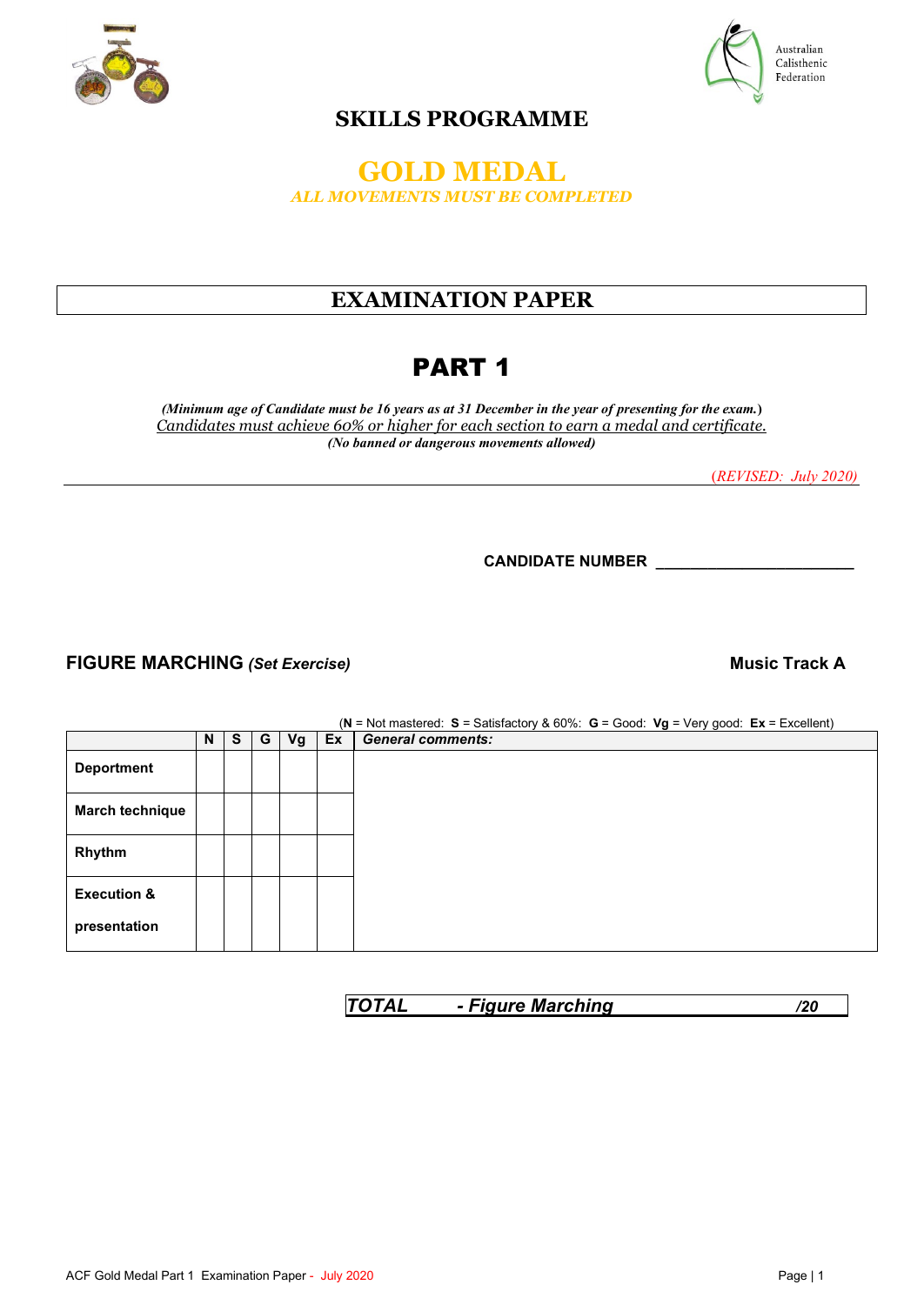### **FREE EXERCISES**

**Perform each of the following:**

(**N** = Not mastered: **S** = Satisfactory & 60%: **G** = Good: **Vg** = Very good: **Ex** = Excellent)

|                                                                      | N | $\mathbf{s}$ | G | Vg | Ex | <b>General comments:</b> |
|----------------------------------------------------------------------|---|--------------|---|----|----|--------------------------|
| <b>Forward Walkover changing</b><br>$-L$ leg<br>legs                 |   |              |   |    |    |                          |
| <b>Forward Walkover changing</b><br>legs<br>$-R \, leg$              |   |              |   |    |    |                          |
| <b>Backward Walkover from</b><br>forward leg raise - leg of choice   |   |              |   |    |    |                          |
| <b>Supported Arabesque Release</b><br>$-Lleg$                        |   |              |   |    |    |                          |
| <b>Supported Arabesque Release</b><br>$-R \, \text{leg}$             |   |              |   |    |    |                          |
| Circular leg raise outward<br>into high arabesque $-L$ leg           |   |              |   |    |    |                          |
| Circular leg raise outward<br>into high arabesque $-R \, \text{leg}$ |   |              |   |    |    |                          |
| Circular leg raise inward<br>from high arabesque $-L$ leg            |   |              |   |    |    |                          |
| Circular leg raise inward<br>from high arabesque $-R \, \text{leg}$  |   |              |   |    |    |                          |
| Reverse Valdez - leg of choice,<br>arms optional                     |   |              |   |    |    |                          |
| Pivot Mount - L leg                                                  |   |              |   |    |    |                          |
| <b>Pivot Mount - R leg</b>                                           |   |              |   |    |    |                          |
| Leg Mount with relevé - L leg                                        |   |              |   |    |    |                          |
| Leg Mount with relevé - R leg                                        |   |              |   |    |    |                          |
| <b>Leg Mount Forward</b><br>- leg of choice                          |   |              |   |    |    |                          |
| <b>Headrest stand from standing</b>                                  |   |              |   |    |    |                          |

| <b>TOTAL</b><br>- Free Exercises |  |
|----------------------------------|--|
|----------------------------------|--|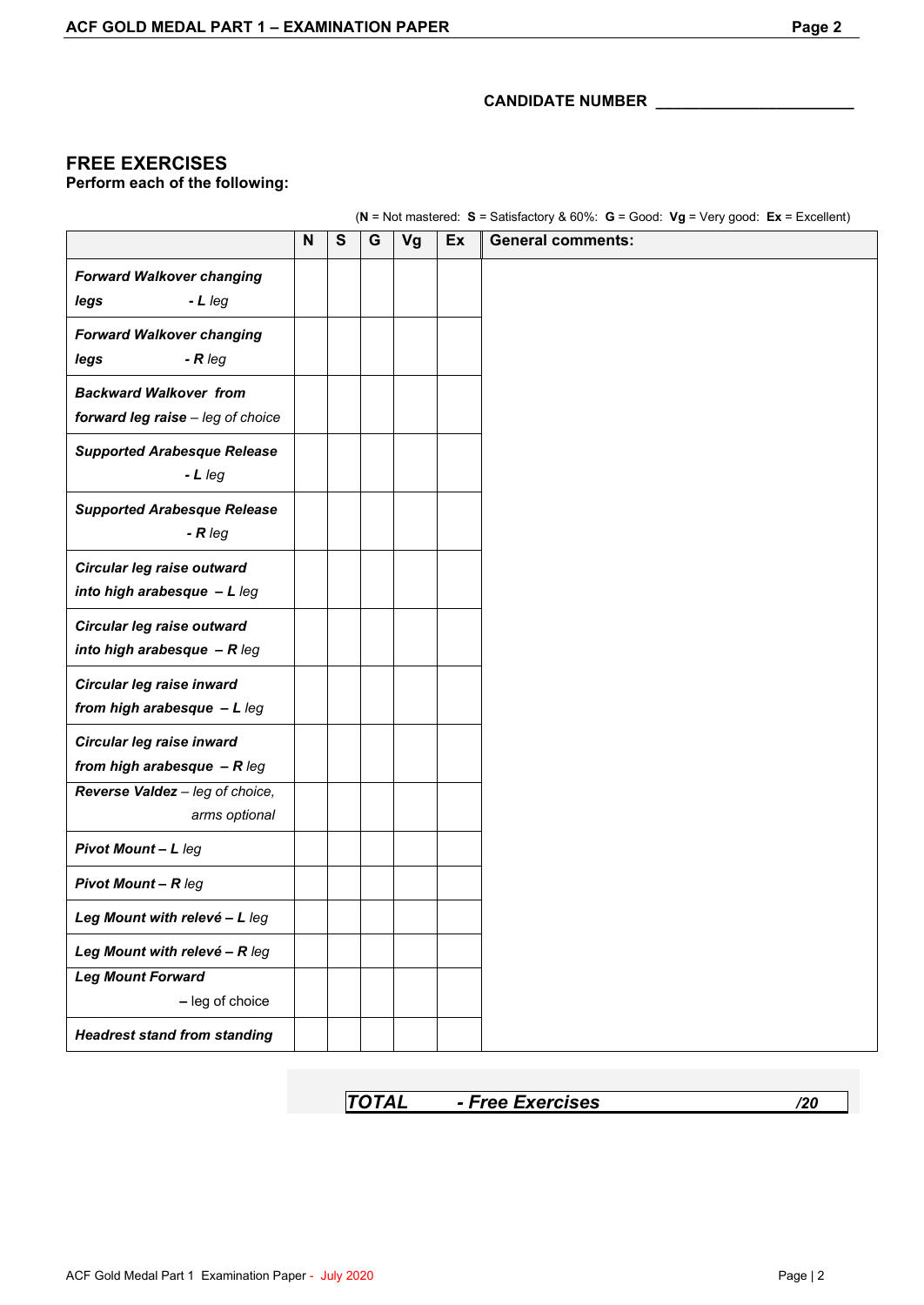### **ROD EXERCISES**

#### **Examiner will request 2 of the 3 following set combinations to (candidates) counts only:**

#### **Combination A**

|                                                                         | Commence at attention hands at ends of rod.                                                                                  |  |  |  |  |  |
|-------------------------------------------------------------------------|------------------------------------------------------------------------------------------------------------------------------|--|--|--|--|--|
| $1 - 2$                                                                 | Step forward on right leg to face left front corner, right side raise twist with curve overhead, left leg attitude derrière. |  |  |  |  |  |
| 3                                                                       | Maintain attitude and roll rod into <b>left</b> vertical twist.                                                              |  |  |  |  |  |
| $4 - 5$                                                                 | Pivot in attitude to face right side, band-master flash towards right                                                        |  |  |  |  |  |
| 6                                                                       | Extend left leg into low arabesque, rod at forward raise.                                                                    |  |  |  |  |  |
| $7-8$                                                                   | Step forward towards left downstage corner, left forward oblique twist down                                                  |  |  |  |  |  |
| $9 - 10$                                                                | Pas de bourée piqué towards left, rolling rod into top grip right forward oblique twist down                                 |  |  |  |  |  |
| $11 - 12$                                                               | Step back with right foot into right back lunge, swinging rod over left arm                                                  |  |  |  |  |  |
| $13 - 14$                                                               | Step back with left foot into left back lunge, swinging rod over right arm                                                   |  |  |  |  |  |
| 15-16                                                                   | Swing rod in left hand to left side oblique up, step forward on left foot, relevé with right side développé                  |  |  |  |  |  |
| Finish with right forward step into classical pose (left foot derrière) |                                                                                                                              |  |  |  |  |  |

*flashing towards right into right side oblique twist up.*

#### **Combination B**

|           | Commence in classical pose left foot derrière, right side oblique twist up                                                          |
|-----------|-------------------------------------------------------------------------------------------------------------------------------------|
|           | Lower right arm to side raise twist                                                                                                 |
|           | Roll through flash position to right side raise twist top grip, développé left foot to side toe point on fondu                      |
|           | <b>Left</b> side step, slide hands to ends of rod at upward stretch top grip                                                        |
| 4         | Step back on right foot into left forward toe point facing right downstage corner. left side oblique twist up, top grip.            |
| $5-8$     | Step forward on right leg into 1 handed walkover with right hand at side raise, close to attention facing right downstage           |
|           | corner.                                                                                                                             |
| 9         | Left forward raise twist with curve overhead, left forward lunge (front foot on demi-pointe)                                        |
| 10        | Relevé into $\frac{1}{4}$ attitude turn to left downstage corner, lifting right leg with left side raise twist right curve overhead |
| $11 - 12$ | Step across with right foot onto fondu, left leg coupé derrierè facing left downstage corner, right back twist forward              |
| $13 - 14$ | Step back onto left leg, pass through left side raise twist with curve overhead                                                     |
| 15-16     | Lunge back with <b>right</b> leg to face right downstage corner, left forward obligue twist down                                    |

#### **Combination C**

|          | Commence facing the back <b>left</b> corner, attention with hands at ends of rod.                                                                                                                |
|----------|--------------------------------------------------------------------------------------------------------------------------------------------------------------------------------------------------|
| $1 - 2$  | Step forward on right leg and relevé into left leg high développé to side on demi-pointe, slide into right side oblique twist                                                                    |
|          | up                                                                                                                                                                                               |
| $3-4$    | Relevé turn by right to face front with left leg low développé on demi-pointe, un-twist and re-twist into left side oblique twist<br>down.                                                       |
| $5 - 7$  | Step forward onto left leg into right grand jeté forward with right leg galop preparation, slide into 2 flashes under grip<br>towards right, into right forward raise twist with curve overhead. |
| 8        | Step across with left foot to right downstage corner, left back twist forward with right back toe point                                                                                          |
| $9 - 10$ | Take right leg to side to point on fondu, right side raise twist with curve overhead                                                                                                             |
| 11       | <b>Right</b> leg retiré with right vertical twist facing the front                                                                                                                               |
| $12 \,$  | Step onto right foot finish in classical pose left foot derriere, band-master flash towards left                                                                                                 |
| 13-14    | Left leg beat in retiré, right vertical twist                                                                                                                                                    |
| 15-16    | Left side toe point on fondu, right side oblique twist up.                                                                                                                                       |

#### ( $\boxtimes$  the appropriate boxes - 2 of the 3)

**Combination A**

### **Combination B**

**Combination C**

*(N = Not mastered: S = Satisfactory & 60%: G = Good: Vg = Very good: Ex = Excellent)*

|                                        | N | S | G | $Vg$ Ex | <b>General comments:</b> |  |
|----------------------------------------|---|---|---|---------|--------------------------|--|
| Rod technique                          |   |   |   |         |                          |  |
| Deportment &<br><b>Body line</b>       |   |   |   |         |                          |  |
| Precision                              |   |   |   |         |                          |  |
| Leg & footwork                         |   |   |   |         |                          |  |
| <b>Execution &amp;</b><br>presentation |   |   |   |         |                          |  |

*TOTAL - Rod Exercises /20*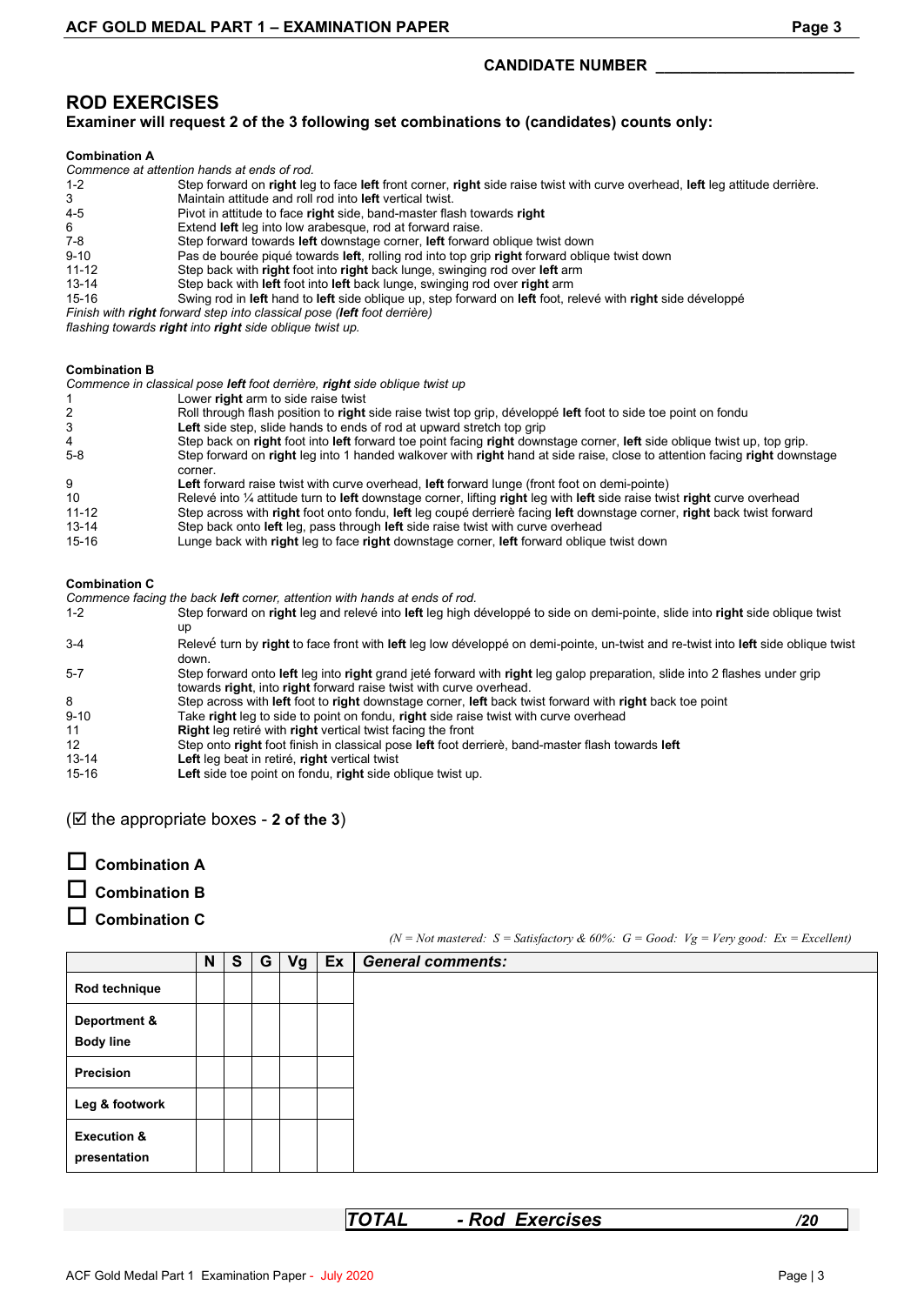### **CLUB SWINGING**

#### - **All swings will be requested**

|                                                                                  | N | S | G | Vg | Ex | <b>General comments:</b> |
|----------------------------------------------------------------------------------|---|---|---|----|----|--------------------------|
| <b>INWARD:</b>                                                                   |   |   |   |    |    |                          |
| <b>Hip/wrist swing</b><br>-changing sides without a<br>backswing between         |   |   |   |    |    |                          |
| <b>OUTWARD:</b>                                                                  |   |   |   |    |    |                          |
| <b>Hip/wrist swing</b><br>-changing sides without a<br>backswing between         |   |   |   |    |    |                          |
| <b>Hip cross</b>                                                                 |   |   |   |    |    |                          |
| <b>PARALLEL:</b> (R or L directions)                                             |   |   |   |    |    |                          |
| <b>Double wrist cross</b><br>- facing the backward side                          |   |   |   |    |    |                          |
| <b>SIDE WINDMILL: (R or L directions)</b>                                        |   |   |   |    |    |                          |
| <b>Double wrist cross</b><br>- facing the backward side                          |   |   |   |    |    |                          |
| Double fold at side raise                                                        |   |   |   |    |    |                          |
| <b>OUTWARD WINDMILL:</b>                                                         |   |   |   |    |    |                          |
| <b>Hip/wrist swing</b><br>- both sides of the body                               |   |   |   |    |    |                          |
| <b>Multiple hip swing</b><br>- commence and finish with back<br>swing both hands |   |   |   |    |    |                          |
| Neck cross - either side                                                         |   |   |   |    |    |                          |
| <b>Overhead wrist cross</b>                                                      |   |   |   |    |    |                          |
| <b>Hip cross</b>                                                                 |   |   |   |    |    |                          |
| <b>Double wrist cross</b><br>- at forward raise facing the side                  |   |   |   |    |    |                          |
| <b>INWARD WINDMILL:</b>                                                          |   |   |   |    |    |                          |
| <b>Hip/wrist swing</b><br>- both sides of the body                               |   |   |   |    |    |                          |
| <b>Multiple hip swing</b><br>- commence and finish with back<br>swing both hands |   |   |   |    |    |                          |
| Neck cross - either side                                                         |   |   |   |    |    |                          |
| <b>Overhead wrist cross</b>                                                      |   |   |   |    |    |                          |
| <b>Hip cross</b>                                                                 |   |   |   |    |    |                          |
| <b>Double wrist cross</b><br>- at forward raise facing the side                  |   |   |   |    |    |                          |

(**N** = Not mastered: **S** = Satisfactory & 60%: **G** = Good: **Vg** = Very good: **Ex** = Excellent)

*TOTAL - Club Swinging /20*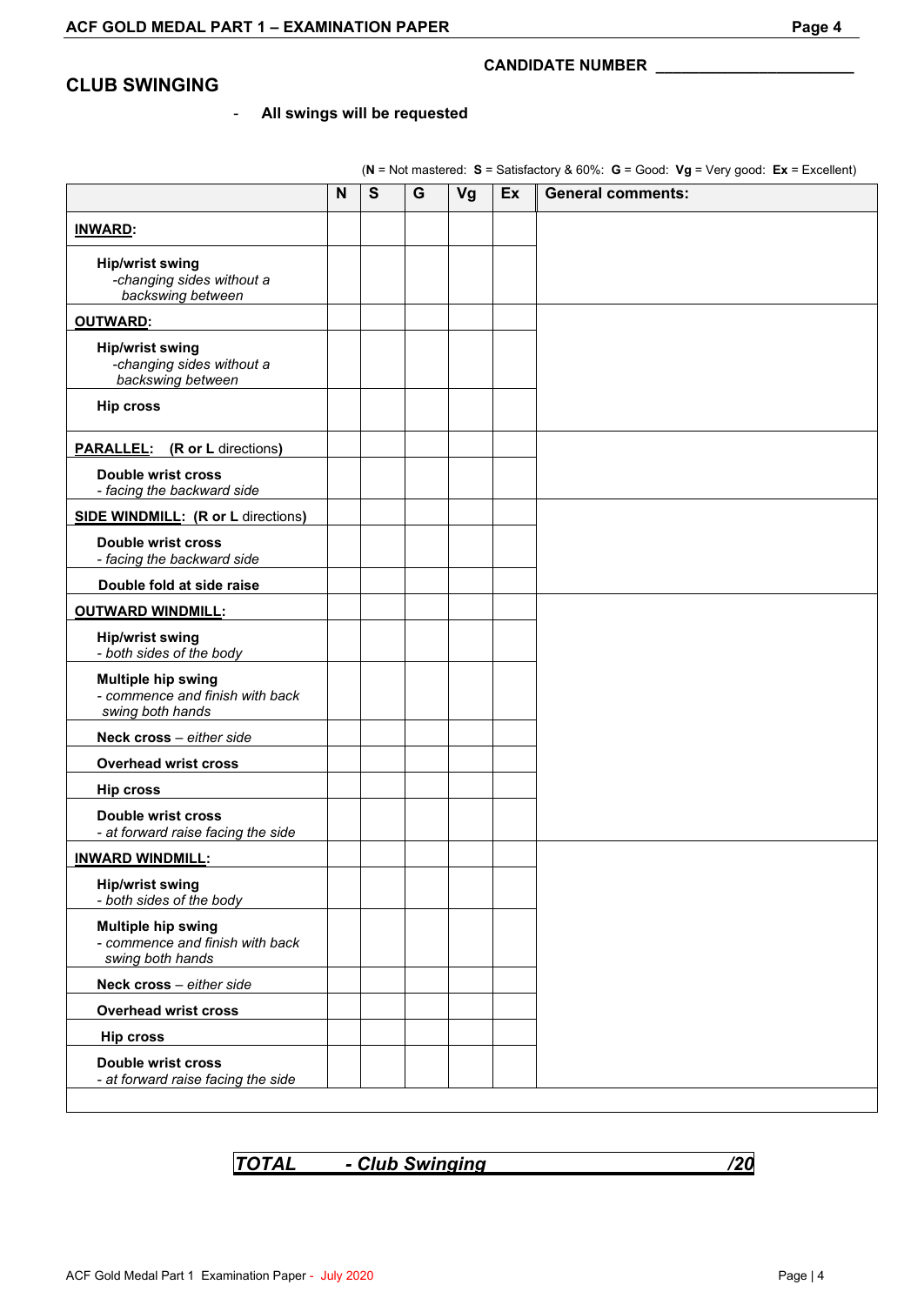### **AESTHETIC/DANCE**

#### **Perform each of the following movements***:*

(with leg of choice and choice of arm lines, optional entry and exit to each dance movement/step)

|                                              |   |   |   |    |    | $(N = Not$ mastered: S = Satisfactory & 60%: G = Good: Vg = Very good: Ex = Excellent) |
|----------------------------------------------|---|---|---|----|----|----------------------------------------------------------------------------------------|
|                                              | N | S | G | Vg | Ex | <b>General comments:</b>                                                               |
| Pirouette en dedans with<br>fouetté - double |   |   |   |    |    |                                                                                        |
| Assemblé with beat (battu)                   |   |   |   |    |    |                                                                                        |
| Saut de basque from 'lame<br>duck' pirouette |   |   |   |    |    |                                                                                        |
|                                              |   |   |   |    |    | <b>TOTAL</b> (this section)<br>/20                                                     |

### **AESTHETIC/DANCE (Set Exercise) Music Track A**

|                                             |   |    |   |    |    | ( $N = Not$ mastered: $S =$ Satisfactory & 60%: $G =$ Good: $Vg = Very$ good: $Ex =$ Excellent) |
|---------------------------------------------|---|----|---|----|----|-------------------------------------------------------------------------------------------------|
|                                             | N | S. | G | Vg | Ex | <b>General comments:</b>                                                                        |
| Poise & body<br>alignment                   |   |    |   |    |    |                                                                                                 |
| <b>Technique of Foot</b><br>& legwork       |   |    |   |    |    |                                                                                                 |
| Technique of arm<br>& hand lines            |   |    |   |    |    |                                                                                                 |
| <b>Presentation &amp;</b><br>interpretation |   |    |   |    |    |                                                                                                 |
| <b>Execution</b>                            |   |    |   |    |    |                                                                                                 |
|                                             |   |    |   |    |    | /20<br><b>TOTAL</b> (this section)                                                              |

*TOTAL - Aesthetic & Dance /40*